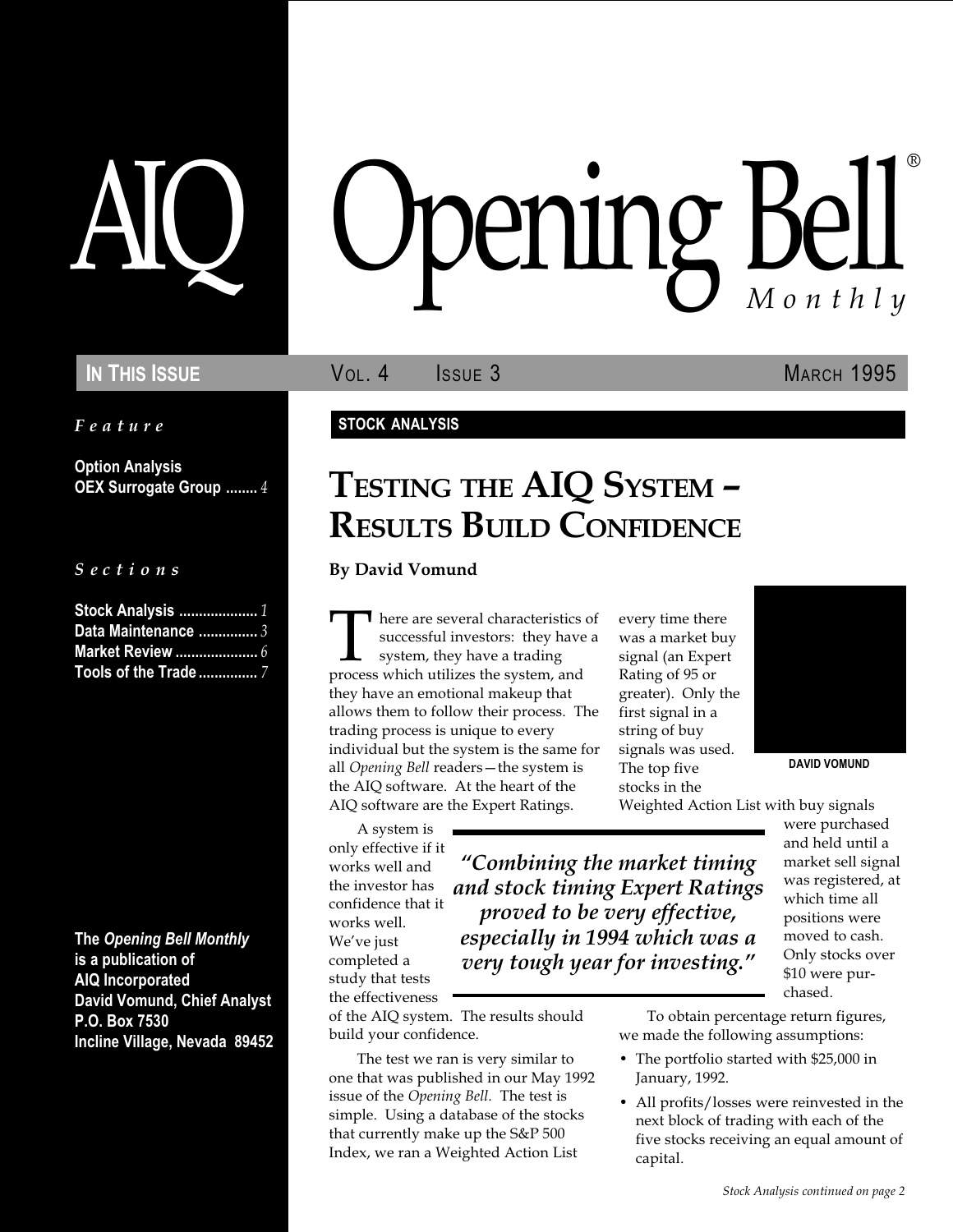### AIQ Opening Bell

### STOCK ANALYSIS continued ...

|                      |                     |                               | <b>AIQ Performance Study</b><br>1992 through 1994 | <u>Table 1</u>                               |
|----------------------|---------------------|-------------------------------|---------------------------------------------------|----------------------------------------------|
| Entry<br><b>Date</b> | Exit<br><b>Date</b> | <b>S&amp;P500</b><br>% Change | <b>Stocks</b><br>% Change                         | <b>Portfolio Holdings</b><br>(Stock Symbols) |
| 12/31/91             | 02/24/92            | $-1.16$                       | 6.13                                              | SHN, PRD, NT, SVU, VO                        |
| 04/10/92             | 05/15/92            | 1.44                          | $-1.70$                                           | NEC, BKB, KBH, OCF, ONE                      |
| 05/29/92             | 06/05/92            | $-0.45$                       | 0.35                                              | PBY, GD, VAT, DNF, CEN                       |
| 06/22/92             | 07/20/92            | 2.57                          | 4.74                                              | MER, WHR, DJ, CMCSK, MD                      |
| 07/27/92             | 08/06/92            | 2.20                          | 5.09                                              | BDK, KBH, VAT, DD, ROAD                      |
| 08/14/92             | 09/08/92            | $-1.30$                       | $-1.36$                                           | MEL, IAD, PH, USBC, ROAD                     |
| 09/10/92             | 09/22/92            | $-0.67$                       | 1.02                                              | NSM, MEL, FLT, OM I                          |
| 09/28/92             | 12/14/92            | 3.89                          | 8.86                                              | ENE, STI, IAD, TA, ONE                       |
| 12/18/92             | 01/07/93            | $-2.39$                       | 0.96                                              | SFA, TA, U, MDR, JCP                         |
| 01/12/93             | 02/16/93            | 31.08                         | 3.86                                              | CEN, I, MER, CL, PNC                         |
| 07/06/93             | 10/22/93            | 4.95                          | 12.38                                             | PET, CMCSK, CHA, NSI, GAS                    |
| 12/17/93             | 02/04/94            | 0.74                          | 8.09                                              | AMD, UIS, FG, NSM, TWX                       |
| 02/28/94             | 03/24/94            | $-0.61$                       | 5.80                                              | SFA, TEK, CMZ, AHM, MII                      |
| 03/28/94             | 06/20/94            | $-0.99$                       | 2.45                                              | ML, ASN, KRB, NSC, PEL                       |
| 06/27/94             | 08/05/94            | 2.17                          | 9.06                                              | MU, TCOMA, TWX, CBS, PH                      |
| 08/23/94             | 09/19/94            | 1.36                          | 14.78                                             | HM, PDG, FRM, MIL, CNF                       |
| 09/26/94             | 09/29/94            | 0.31                          | 0.59                                              | TDM, KR, MD, BDK, MAR                        |
| 10/10/94             | 10/20/94            | 1.67                          | 4.03                                              | MYG, SFA, AL, MD, CSC                        |
| 11/07/94             | 12/30/94            | $-0.82$                       | $-2.63$                                           | CCB, BYM, DGN, GWF, KBH                      |
|                      |                     |                               |                                                   |                                              |

### PLEASE SEND CORRESPONDENCE TO:

#### Opening Bell Monthly G.R. Barbor, Editor P.O. Box 7530 Incline Village, NV 89452

AIQ Opening Bell Monthly does not intend to make trading recommendations, nor do we publish, keep or claim any track records. It is designed as a serious tool to aid investors in their trading decisions through the use of AIQ software and an increased familiarity with technical indicators and trading strategies. AIQ reserves the right to use or edit submissions.

For subscription information, phone 1-800-332-2999 or 1-702-831-2999.

© 1993-1995, AIQ Incorporated

 The buy and sell points on the stocks were the opening price the day after the market Expert Rating.

The results do not take into account commissions (which vary depending on the amount invested and the commission schedule) or slippage. Also not factored in is the interest received on funds held in a money market account and the dividends received from the stock holdings.

**Figure 1** (next page) shows the impressive results. Combining the market timing and stock timing Expert Ratings proved to be very effective, especially in 1994 which was a very tough year for investing. Just as impressive is the fact that this test began in 1992, right after the release of TradingExpert. There was no back fitting or optimizing involved.

Table 1 gives a more detailed listing of the results. The entry and exit dates correspond to AIQ's market timing signals. The third column lists what the S&P 500 Index did during each bullish time period, while the fourth column shows the improvement seen by purchasing the top five stocks on the Weighted Action List. The final column lists the portfolio holdings. Again, the entry and exit prices for both the S&P 500 Index and the stock holdings are the opening price on the day following the market signal. On average, the stocks selected by AIQ outperformed the S&P 500 by 2% during each of the bullish time periods.

This study is meant to test the effectiveness of the Expert Ratings rather

than to develop a trading strategy. The benefits of industry group analysis have been ignored. Also protective stops were not used. Any trading strategy should utilize some form of stop-loss protection.

From this study, however, we are able to see that the AIQ system is working well and our confidence in its ability to call market and stock movements is reinforced. We will continue some mechanical tests on the system and report the findings in future Opening Bell newsletters.

If you would like a more detailed trade-by-trade listing of this test, please give us a call at (800) 332-2999. n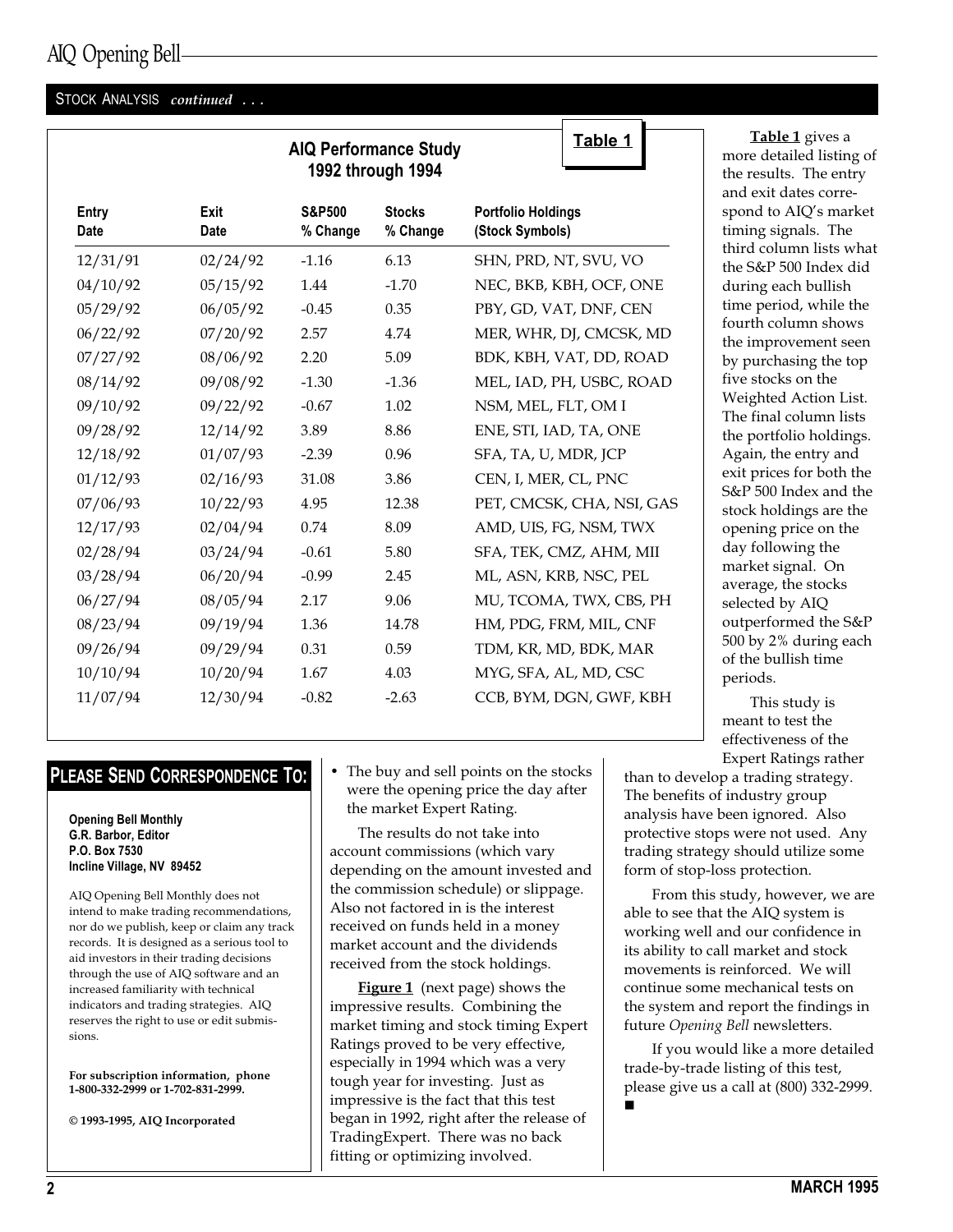

### STOCK DATA MAINTENANCE

### The following table shows past and future stock splits and large dividends:

| <b>Stock</b>                | Ticker      |     | Split/Div. Approx. Date | <b>Stock</b>         | Ticker      |     | Split/Div. Approx. Date |
|-----------------------------|-------------|-----|-------------------------|----------------------|-------------|-----|-------------------------|
| Sanderson Farms             | <b>SAFM</b> | 3:2 | 02/23/95                | Andrew Corp          | <b>ANDW</b> | 3:2 | 03/09/95                |
| Harleysville Svgs.          | HARL        | 3:2 | 02/23/95                | Daig Corp            | DAIG        | 2:1 | 03/09/95                |
| Oracle Systems              | <b>ORCL</b> | 3:2 | 02/23/95                | Callaway Golf        | <b>ELY</b>  | 2:1 | 03/13/95                |
| Varsity Spirit              | <b>VARS</b> | 3:2 | 02/27/95                | Scientific Games     | SGIH        | 2:1 | 03/14/95                |
| Mid Iowa Financial          | <b>MIFC</b> | 2:1 | 02/27/95                | Titan Wheel Int'l    | TWII        | 3:2 | 03/16/95                |
| ADC Telecom.                | ADCT        | 2:1 | 03/01/95                | Dynatech Corp        | <b>DYTC</b> | 2:1 | 03/16/95                |
| Kent Electronics            | <b>KNT</b>  | 3:2 | 03/02/95                | Meredith Corp        | <b>MDP</b>  | 2:1 | 03/17/95                |
| AMP Inc.                    | AMP         | 2:1 | 03/02/95                | Respironics Inc.     | <b>RESP</b> | 2:1 | 03/20/95                |
| Schwab (Charles)            | SCH         | 3:2 | 03/02/95                | National Data Corp.  | NDC         | 3:2 | 03/21/95                |
| Frozen Food Exp.            | <b>FFEX</b> | 5:4 | 03/06/95                | Hudson Foods         | <b>HFI</b>  | 3:2 | 03/28/95                |
| Sierra On Line              | <b>SIER</b> | 2:1 | 03/06/95                | <b>Fastenal Corp</b> | FAST        | 2:1 | 03/30/95                |
| <b>Ticker Changes:</b>      |             |     |                         |                      |             |     |                         |
| American Barrick Res. (ABX) |             | to  | Barrick Gold Corp (ABX) |                      |             |     |                         |

| American Darrick Res. (ADA) to |    | DAITICK GOIG COLD (ADA)      |                          |
|--------------------------------|----|------------------------------|--------------------------|
| Ashland Oil (ASH)              | to | Ashland Inc. (ASH)           |                          |
| Isomedix (ISMX)                | to | Isomedix (ISO)               |                          |
| NWNL Cos (NWN)                 | to | Reliastar Financial (RLR)    |                          |
| State Street Boston (STBK)     | to | State Street Boston (STT)    |                          |
| <b>Trading Suspended:</b>      |    |                              |                          |
| Chemical Waste Mgmt. (CHW)     |    | Metropolitan Financial (MFC) | NBB Bancorp (NBB)        |
| Offshore Pipelines (OFP)       |    | Reliance Electric (REE)      | <b>USLICO Corp (USC)</b> |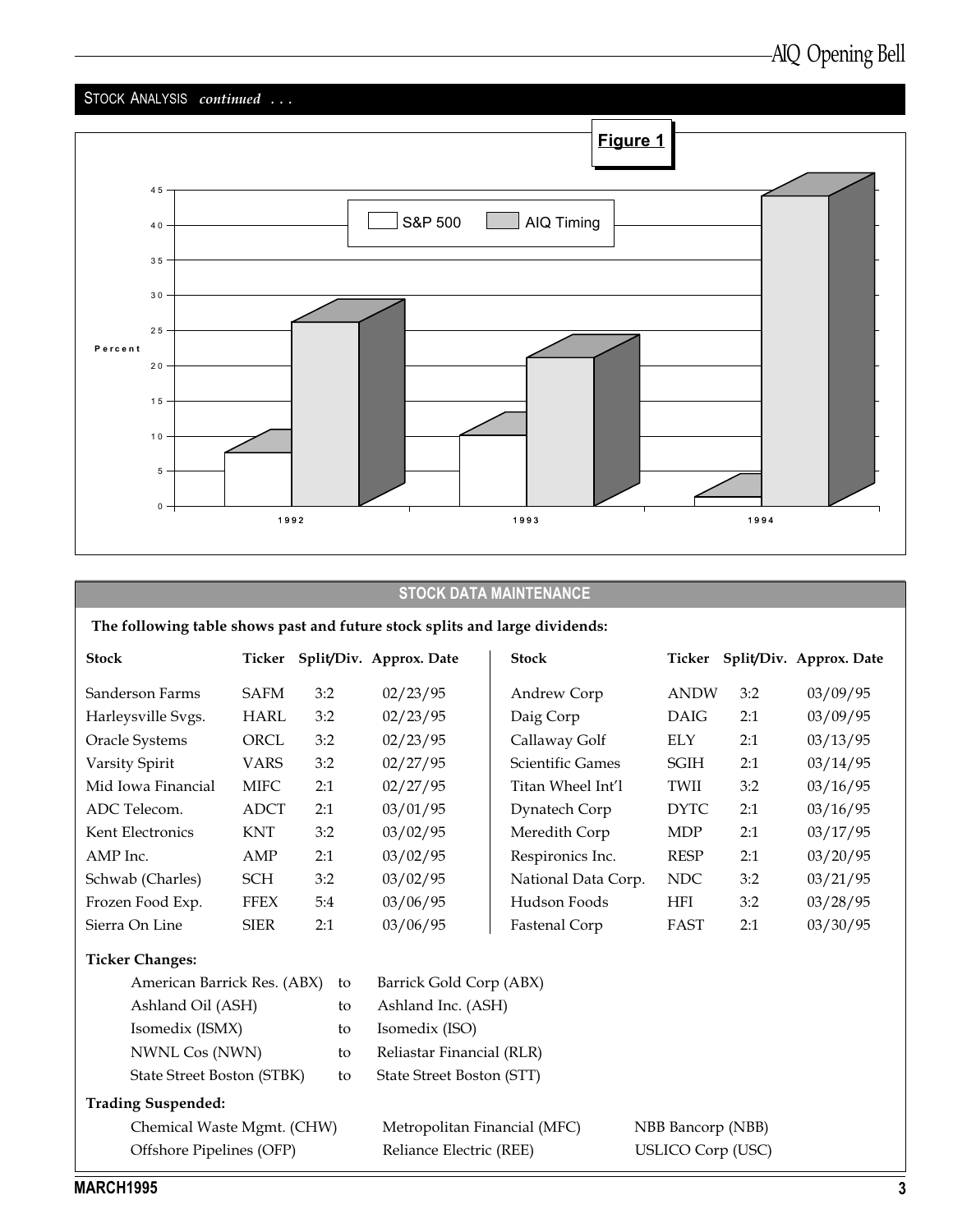### **OPTION ANALYSIS**

## CREATING AN OEX SURROGATE GROUP GIVES YOU AN ADVANTAGE

By Dean Kasparian

DEAN KASPARIAN

 $\begin{tabular}{p{2cm} \hline \textbf{r} \textbf{adingExpert's group/sector} \\ \textbf{feature offers us a powerful} \\ \textbf{and flexible trading tool.} \\ \textbf{people use this feature to keep ap-} \end{tabular}$ feature offers us a powerful and flexible trading tool. Most prised of industry group rotation - to see which groups are rotating into favor and which ones are rotating out of favor. The group/sector feature can also be used to help improve sector fund trading as discussed in the June 1994 Opening Bell. In this article, we will discuss how the industry group capability can be used to help in index option analysis.

#### Group Basics

Before we discuss the OEX surrogate group, let's first take a closer look at the mechanics of AIQ's group/sector feature. AIQ's definition of a sector is a collection of groups, calculated as an index, and a group is defined as an index of particular stocks. In calculating a group index, the group's first day of price data is assigned a value of \$100. After that, the group increases or decreases in value depending on the performance of the stocks that make up the group. Each day, the average percentage price change for all stocks in the group is computed. This average is then applied to yesterday's group index value. An example will make this easier to understand.

Let's look at the Domestic Auto Group which is comprised of Ford (F) , General Motors (GM) and Chrysler (C). To continue the example, today was a strong day in the Domestic Auto Group as F was up 2.5%, GM up 5% and C up 7.5%. This gives us an average closing percentage gain of 5%.

Yesterday's group price is then increased by this percentage to get today's group value. If the Domestic Auto Group was \$100 yesterday, today it would increase to \$105 (1.05 x 100=105). Since everything is calculated in percentage terms, the movement in a \$10 stock is just as important as the movement in an \$80 stock.

By creating a surrogate group for the OEX, we have a distinct advantage in that both price and volume statistics can be used.

This same procedure is followed for the daily high, low, and opening prices as well. The group's volume is simply the sum of all the volumes of the individual stocks.

With this type of calculation, all the stocks in the group are equally weighted. Groups are calculated first

and then sectors are calculated based on the performance of the individual groups.

#### OEX Surrogate Group

All of us are looking for an advantage over the next guy, especially when trading options. Most index option traders trade the S&P 500 or the S&P 100 (the OEX). While there is an overall volume figure for all the stocks

on the New York Stock Exchange, there are no volume statistics reported for these individual indexes. When you plot the OEX on the Ticker Plot screen, only price-based indicators appear. By creating a surrogate group for the OEX, we have a distinct advantage in that both price and volume statistics can be used.

To create an OEX Surrogate Group, we could build a group based on all 100 stocks that make up the index or we could simply take the top 20 stocks based on capitalization. (For my work, I use all 100 stocks in my OEX group calculation.) We need to first overcome one obstacle: AIQ has a limit of 50

| symbol                                                        | name                                                                                                      |                                                                                                                           |                                                                                                                 |                                                                                                    | type | status                                                                                                           | date                                                     |
|---------------------------------------------------------------|-----------------------------------------------------------------------------------------------------------|---------------------------------------------------------------------------------------------------------------------------|-----------------------------------------------------------------------------------------------------------------|----------------------------------------------------------------------------------------------------|------|------------------------------------------------------------------------------------------------------------------|----------------------------------------------------------|
| <b>OEXA</b><br><b>OEXB</b><br><b>OEXX</b><br>TEC-X<br>$UTY-X$ | AA.<br>AMP<br><b>BA</b><br><b>BDK</b><br>BS<br><b>CGP</b><br><b>CUE</b><br>EК<br><b>FLR</b><br><b>GUF</b> | OEX Subgroup A<br>AEP<br>AN<br><b>BAC</b><br><b>BEL</b><br>c<br><b>CHA</b><br><b>DAL</b><br><b>ETR</b><br><b>FNB</b><br>I | List of Symbols $=$<br><b>AGC</b><br><b>ARC</b><br><b>BAX</b><br>BHI<br><b>CCB</b><br>СI<br>DD<br>F<br>GD<br>КO | AIG.<br><b>AUP</b><br>BC<br><b>BMY</b><br><b>CCI</b><br>CL.<br><b>DEC</b><br><b>FDX</b><br>GE<br>Т | B    | A<br>AIT<br><b>AXP</b><br><b>BCC</b><br>BNI<br><b>CEN</b><br><b>CSC</b><br><b>DOU</b><br><b>FFB</b><br>GM<br>XON | 01/02/87<br>01/02/87<br>01/02/87<br>12/31/87<br>12/31/87 |
| <b>OEXA</b>                                                   |                                                                                                           | OEX Subgroup A                                                                                                            |                                                                                                                 |                                                                                                    | B    | $\mathbf{A}$                                                                                                     | 01/02/87                                                 |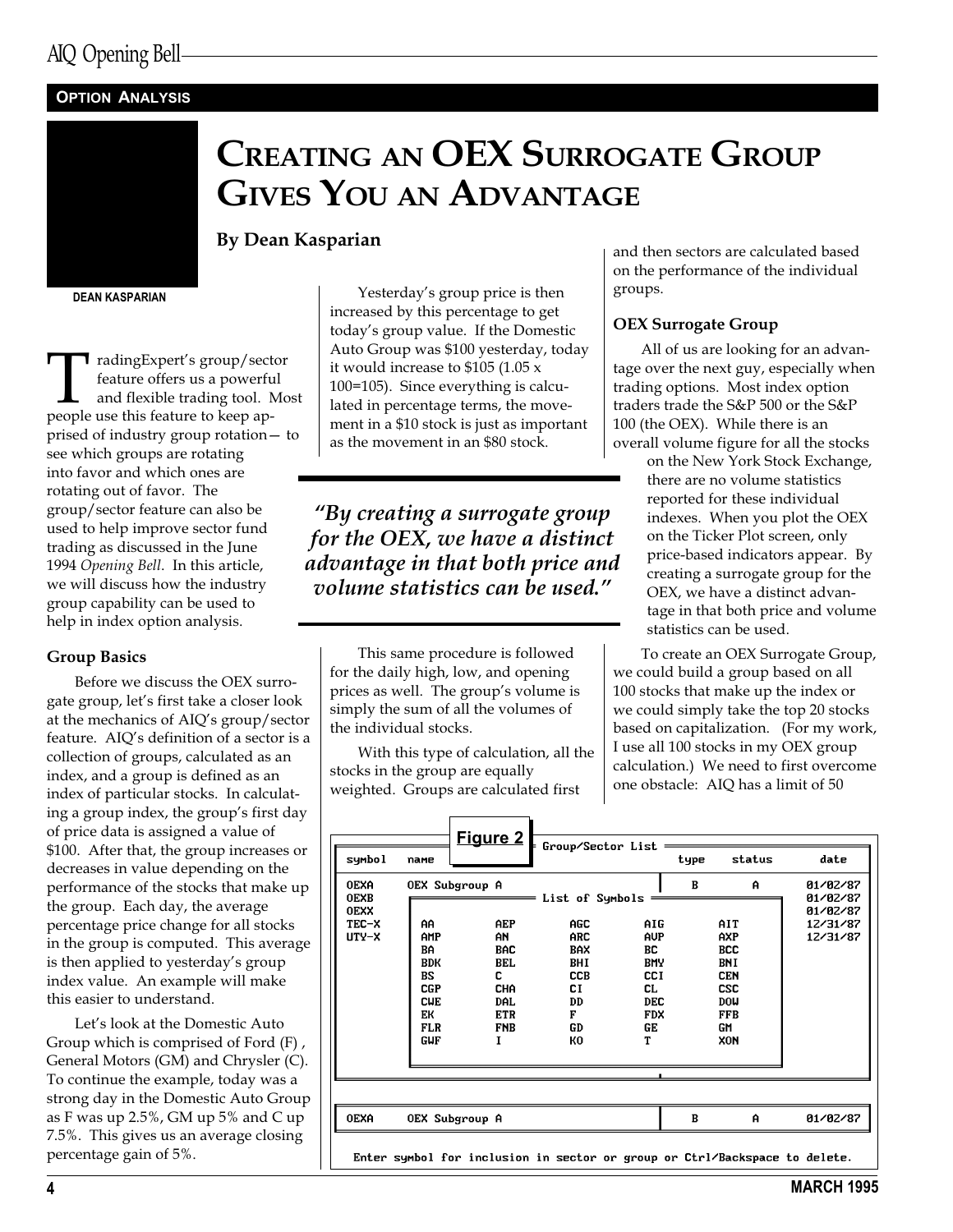### OPTION ANALYSIS continued ...

stocks per group. Luckily, version 3.0 of TradingExpert added the capability of creating subgroups. That is, I create two groups of 50 stocks and then place the two groups into a parent group. That way all 100 stocks are used in the calculation.

Figures 2 and 3 show the input for the two subgroups (labeled OEXA and OEXB). Notice the "type" field is set to "B" for the subgroups. The  $100$  ticker symbols are then input into OEXA and OEXB. The parent group (**Figure 4**) is named OEXX. Its "type" field is set to "A" which identifies it as a parent group. OEX is calculated based on the price activity of OEXA and OEXB. (For more detailed information on industry group creation, see the TradingExpert manual page V-22).

To calculate the groups, go to "File Maintenance" then "Compute Group/ Sector Indices." Type OEXX for the symbol and answer yes to "update" from end of file.

The resulting OEX Surrogate Group is seen in Figure 5. Its price activity is very similar to the actual OEX index and MatchMaker shows a high correlation between the OEX and its surrogate group (correlation of 870 where 1000 is perfect correlation).

Below the chart of the OEX Surrogate Group shown in Figure 5 are several indicators that require volume

| symbol                                                        | name                                                                                                       | Figure 3                                                                                                                                           | Group/Sector List                                                                                                                     |                                                                                                                   | type | status                                                                                                                          | date                                                     |
|---------------------------------------------------------------|------------------------------------------------------------------------------------------------------------|----------------------------------------------------------------------------------------------------------------------------------------------------|---------------------------------------------------------------------------------------------------------------------------------------|-------------------------------------------------------------------------------------------------------------------|------|---------------------------------------------------------------------------------------------------------------------------------|----------------------------------------------------------|
| <b>OEXA</b><br><b>OEXB</b><br><b>OEXX</b><br>TEC-X<br>$UTY-X$ | DIS<br><b>HRS</b><br>IP<br>MA<br><b>MMM</b><br><b>NSM</b><br>PRI<br><b>SKY</b><br><b>TEK</b><br><b>UTX</b> | OEX Subgroup A<br><b>HAL</b><br><b>HUP</b><br><b>ITT</b><br><b>MCD</b><br><b>MOB</b><br><b>NT</b><br>RAL<br><b>SLB</b><br><b>TOY</b><br><b>UMB</b> | List of Symbols<br><b>HM</b><br><b>IBM</b><br>JNJ<br>MCIC<br><b>MRK</b><br><b>OXY</b><br><b>ROK</b><br>S0<br><b>TXN</b><br><b>UMT</b> | <b>HNZ</b><br><b>IFF</b><br>КM<br><b>MER</b><br><b>MTC</b><br>PEP<br><b>RTN</b><br><b>TAN</b><br><b>UIS</b><br>WY | B    | A<br><b>HON</b><br><b>INTC</b><br><b>LTD</b><br><b>MKG</b><br><b>NSC</b><br><b>PRD</b><br>s<br><b>TDY</b><br>UP J<br><b>XRX</b> | 01/02/87<br>01/02/87<br>01/02/87<br>12/31/87<br>12/31/87 |
| <b>OEXB</b>                                                   |                                                                                                            | OEX Subgroup B                                                                                                                                     |                                                                                                                                       |                                                                                                                   | B    | A                                                                                                                               | 01/02/87                                                 |

Enter symbol for inclusion in sector or group or Ctrl/Backspace to delete.

in their calculation. The date is highlighted to December 16, which is the date when we became convinced that the rally would be stronger than the rallies earlier in the year. AIQ gave a market buy signal on November 28 and the OEX had rallied since that time. Several price-based indicators had turned positive but there wasn't overwhelming evidence that the rally would continue. Examination of the volume indicators for the OEX surrogate group, however, pointed towards higher prices.

Examining the indicators in detail, we see that Money Flow rose sharply on December 16 and had broken its

|                      | Figure 4                                                                   | Group/Sector List    |      |        |                      |
|----------------------|----------------------------------------------------------------------------|----------------------|------|--------|----------------------|
| symbol               | name                                                                       |                      | type | status | date                 |
| <b>OEXX</b><br>TEC-X | OEX Sector                                                                 | List of Symbols<br>= | A    | A      | 01/02/87<br>12/31/87 |
| $UTY-X$              | <b>OEXA</b><br><b>OEXB</b>                                                 |                      |      |        | 12/31/87             |
|                      |                                                                            |                      |      |        |                      |
| <b>OEXX</b>          | OEX Surrogate Group                                                        |                      | A    | A      | 01/02/87             |
|                      | Enter symbol for inclusion in sector or group or Ctrl/Backspace to delete. |                      |      |        |                      |

three month downtrend. There was also a positive divergence in this indicator as the OEX surrogate group fell to a new low in early December but Money Flow rallied over that time period. The same pattern also took place in On Balance Volume. These two indicators attempt to measure what "smart money" is doing and they were clearly saying smart money was buying.

Volume Accumulation Percentage and On Balance Volume Percentage had both just turned positive after remaining in negative territory for several months, and the Positive Volume Index moved above its signal line.

Probably the most bullish indicator was Split Volume Moving Average (SVMA) which is equivalent to a moving average of On Balance Volume. This indicator also shows the positive divergence in the November to December time period. Even more impressive, the SVMA was at a three month high indicating that volume was heavy on days when the OEX increased.

In my personal option analysis, I keep a close eye on the price and volume indicators from my surrogate group. As for Expert Ratings, I place more emphasis on AIQ's market timing Expert Rating than I do the Expert Rating from the surrogate group. The

Option Analysis continued on page 6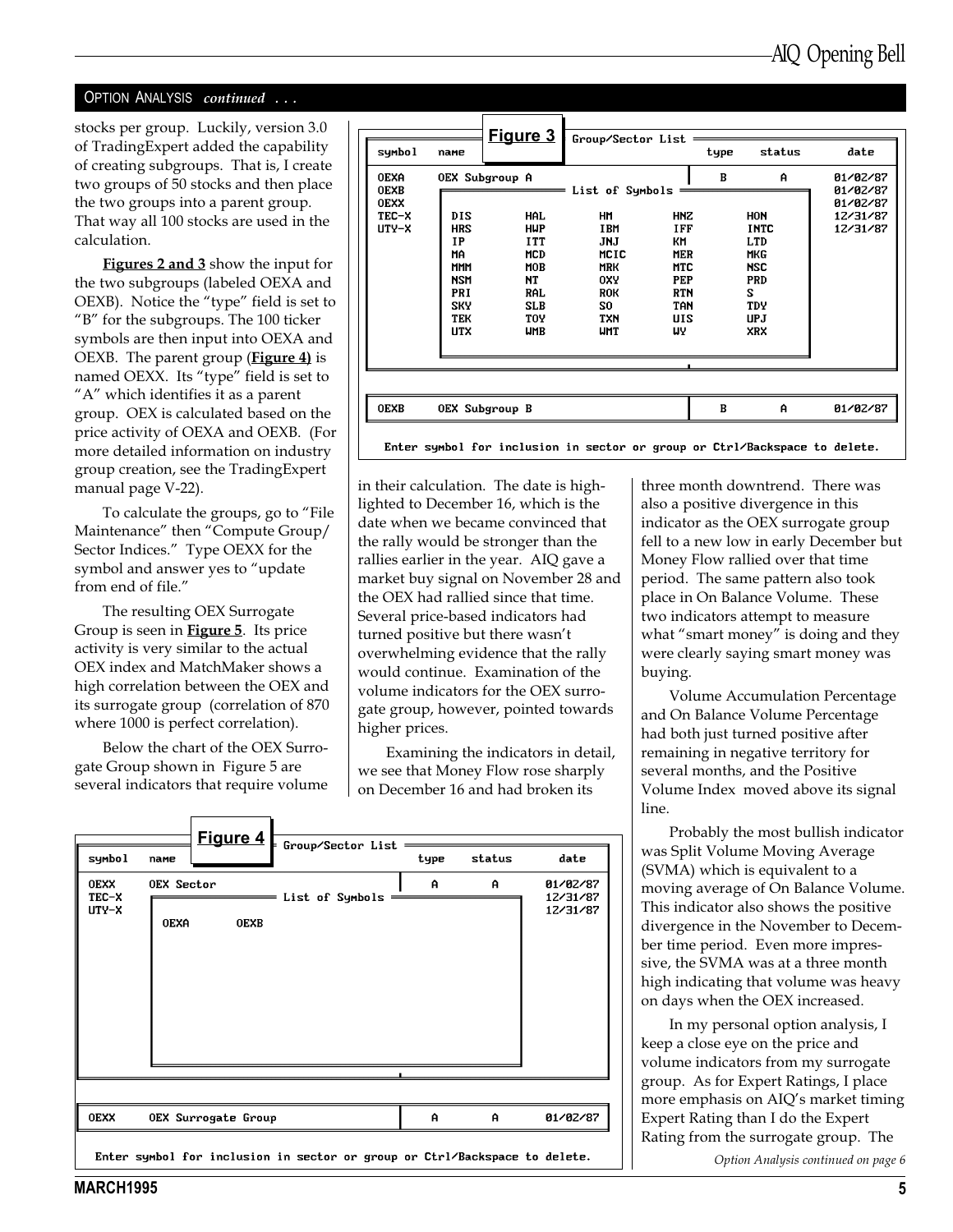### AIQ Opening Bell



Expert Rating from the Market Plot screen has more information to work from (i.e., market breadth, up and down volume, and new highs/new lows) which gives the market Expert Ratings improved accuracy.

From our analysis, we can see how the ability to examine volume statistics for individual market indexes helps to paint a clearer picture as to the bullishness/bearishness of the underlying index. Index option traders are

usually restricted to price-based indicators but our surrogate group analysis allows us to see volume indicators based only on the stocks that make up the OEX index.

This analysis was based on the OEX but the same process can be performed on other indexes as well. In upcoming issues,we will examine other elements of option trading such as the importance of volatility and how to best apply AIQ's option module.

### MARKET REVIEW

on a roll. It gave frequent but accurate signals in last year's choppy market. Now that the market is in a rallying phase, the model has kept us in the market and has not registered a sell signal since November 1. The last buy signal came on November 28.

In early February, the Fed raised short term rates for the seventh time in twelve months. This is normally thought of as bearish but Wall Street is betting that this was the last increase and staged a strong rally (do people really try to time the market based on fundamentals?). At that time, the market had already rallied 5% from its lows but there were no signs of a top. On February 3, 82% of the stocks giving confirmed signals were on the buy side.

Near the end of February, the Dow and the S&P 500 had moved to new all-time highs and the 4000 level was broken. Similar to last year's action, large company stocks are leading the broader markets. While the S&P 500 has rallied 6% this year, the Russell 2000 is up only 2%.

Another factor demonstrating the narrow performance of the current rally is seen in the number of stocks hitting news highs relative to those hitting new lows. Consider this, there were 217 new highs and only 2 new lows when the Dow first rose above the 3000 level back in 1991. On February 24, with the Dow above 4000, there were 56 stocks reaching news highs and 49 hitting new lows. In this environment, proper stock and group selection is  $critical.$  D.V

### AIQ Seminar, Orlando Florida

- When: Thursday, Friday, and Saturday March 23, 24, 25, 1995
- Where: Hyatt Regency, Orlando International Airport

For reservations or for more information, call: 1-800-332-2999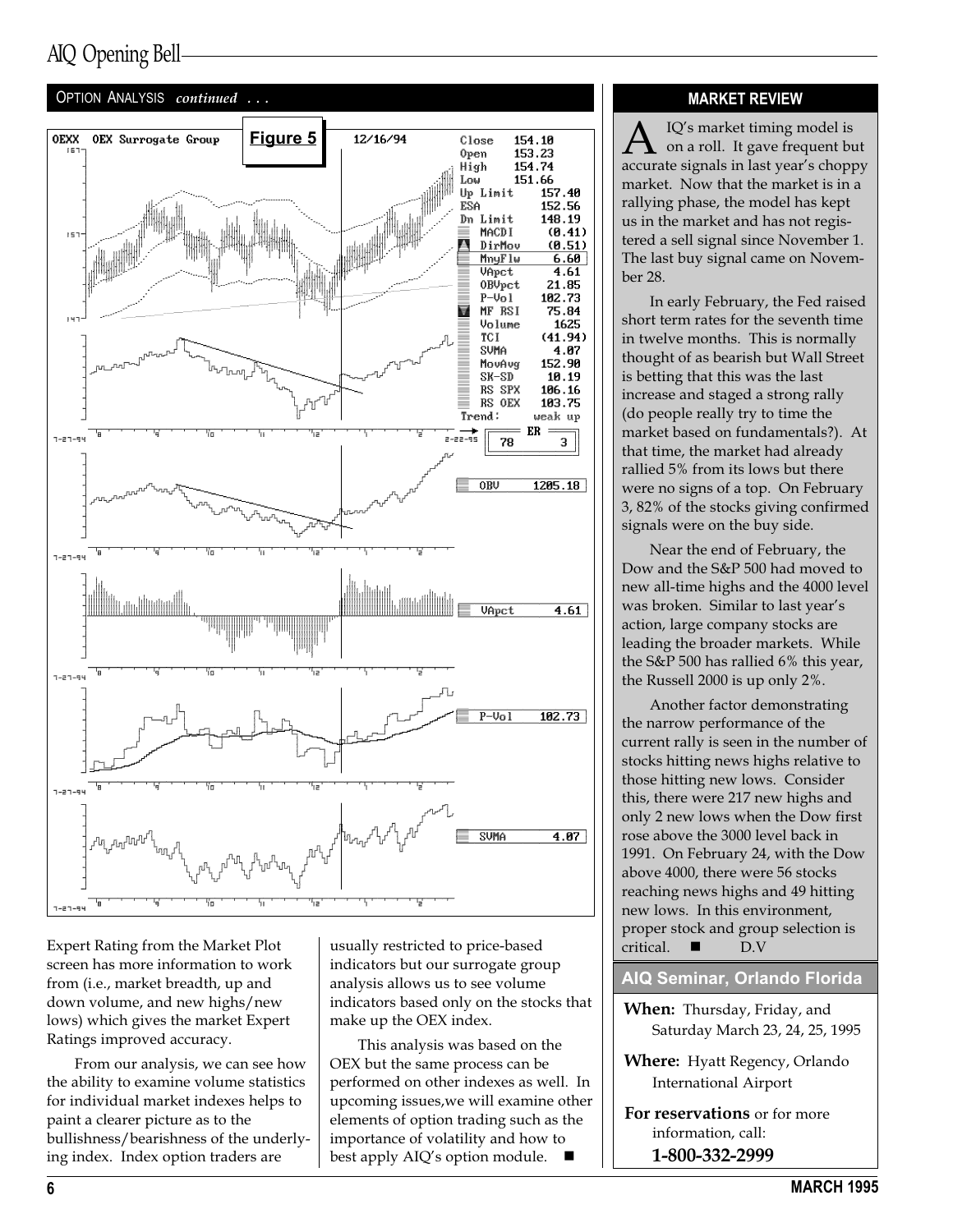### TOOLS OF THE TRADE

## THE RSI INDICATOR -TWO APPROACHES

By David Vomund

**A**change was made to the RSI indicator in TradingExpert's 3.0 version that very few people know about. AIQ now charts indicator in TradingExpert's 3.0 version that very few two versions of the RSI: the RSI that has been a part of AIQ's software since 1987 and the RSI as calculated by its developer, Welles Wilder. Before we discuss the differences, we'll first give you a background on the indicator.

RSI stands for Relative Strength Index, but this is a bit of a misnomer in that the indicator has nothing to do with Relative Strength, which measures the performance of a security relative to other securities. Instead, the RSI indicator is a momentum indicator and the only data needed for its calculation is the closing price of the security under study.

At the time of the development of the RSI, most people looked at today's price of a security divided by the price x days ago to measure momentum. Mr. Wilder saw two problems with this calculation. First, this type of indicator can become erratic simply because of the numbers that are being dropped off. Second, this type of indicator can go up for quite some time without giving a clue as to what is really a high value. A constant range of values was needed for comparison purposes. RSI solves these problems by smoothing its values and normalizing all values to a range of between 0 and 100.

The actual formula is calculated as follows:

RSI= 100-{100/(1+RS)}

where  $RS = Average of x day's$ closing prices on up days/average of x day's closing prices during down days.

With this formula in mind, the only difference between Wilder's RSI and

MARCH1995 7

AIQ's RSI is how the averages for the up and down days are calculated. In AIQ's calculation, exponential moving averages are used whereas Wilder uses simple moving averages. It sounds like a small difference, but an examination of the resulting indicators can yield

"In AIQ's calculation, exponential moving averages are used whereas Wilder uses simple moving averages . . . the resulting indicators can yield significant variations.

significant variations.

Wilder's RSI is much more volatile than AIQ's RSI. To partially offset this, the default value for the time period represented by the average was lowered from 14 (which was the number of days Wilder originally used) to 7 for the AIQ version of RSI.

To see the two RSI graphs on your AIQ software, highlight the RSI indicator. By default, the plot will

show AIQ's calculation of the RSI. To see Wilder's RSI, press the Ctrl and Enter keys at the same time. When asked if you want to use AIQ's RSI, type  $'N'$ . Press the **Enter** key to accept Wilder's 14 average number of days, and Wilder's RSI graph will be dis-

played.

Figure 6 shows a Market Plot of the Dow Industrials along with AIO's version of the RSI. The most simple interpretation of the RSI is: when its value moves above the 70 level the market (or security) is considered overbought and due for a

correction. When the RSI value falls below 30, the market (or security) is oversold and will likely stage a rally. The two horizontal lines on AIQ's RSI chart represent the 30 (lower line) and 70 (upper line) levels.

Notice in Figure 6 how well AIQ's RSI called recent market moves. In late August, the indicator rose above the

Tools of the Trade continued on page 8